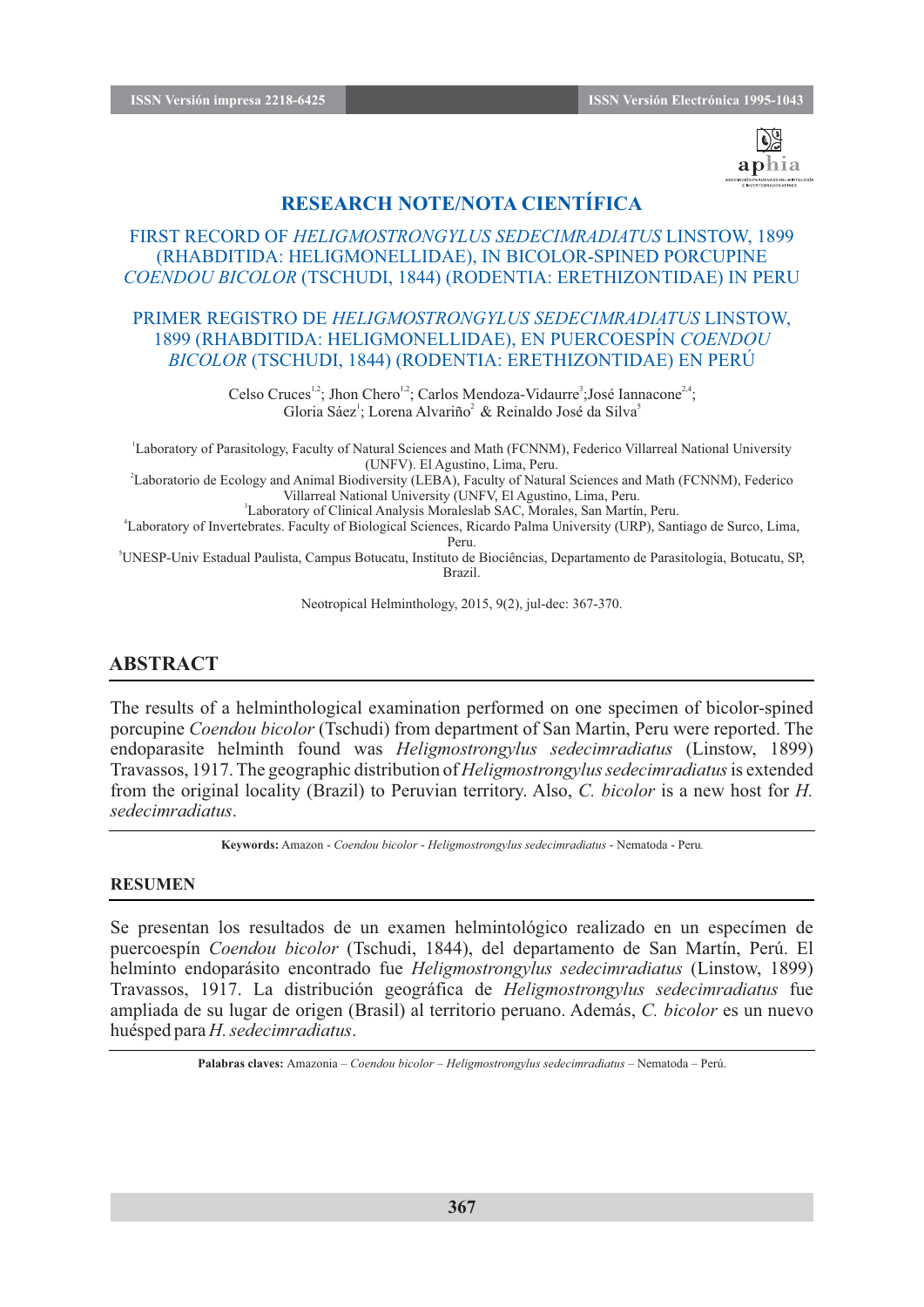#### **INTRODUCTION**

*Coendou bicolor* (Tschudi, 1844) is a rodent species of the family Erethizontidae that is distributed across Argentina, Bolivia, Brazil, Colombia and Peru (Voss & Silva, 2001; Voss, 2011; Freitas *et al*., 2013; Voss *et al.*, 2013). This species is listed as a least concern by International Union for Conservation of Nature and Natural Resources (IUCN Red List) (Dunnum & Delgado, 2008), although, its current population trend in the wild is decreasing (Hurtado & Pacheco, 2015). In Peru, information in relation to the parasitic fauna of *C. bicolor* is lacking.

In this paper, we present the first record of a Heligmonellidae species *Heligmostrongylus sedecimradiatus* (Linstow, 1899) Travassos, 1917 in bicolor-spined porcupine from Peru.

#### **MATERIALAND METHODS**

In May 2015, a specimen of *C. bicolor* was found dead in the forest of Tarapoto, San Martin, Peru. The specimens were collected and taken to the Laboratory of Clinical Analysis Moraleslab for the necropsy. The host was identified according to Voss (2011). The scientific and valid name of the host follows to Patton *et al.* (2015). Nematodes were collected from the gastrointestinal tract, placed in petri dishes with saline, fixed in hot formaldehyde (4%) and preserved in ethanol (70%). For morphological study, the nematodes were clarified in a mixture alcohol-phenol. The nematode adults were analyzed and measured using the computerized system for image analysis Qwin Lite 3.1 (Leica). Measurements were made in millimeters (mm). The taxonomic determination of the parasites was in accordance with the diagnosis proposed by Travassos (1921) and Vicente *et al.* (1997). Voucher specimens of *H. sedecimradiatus*

were deposited in the Coleção Helmintológica do Instituto de Biociências (CHIBB 7808), UNESP, municipality of Botucatu, São Paulo State, Brazil; in Helminthological Collection and Related Invertebrates of the Museum of Natural History at the San Marcos University (MUSM 3257), Peru and in Scientific Collection of Protozoa and Metazoan Parasites of the Federico Villarreal University (CPMP 162), Peru.

#### **RESULTS**

*Heligmostrongylus sedecimradiatus* has a filiform body, not spiral. Cuticle with fine transverse striations and well-marked longitudinal striations. Dorsal is elongated, extending almost to the posterior end. Males with long and delicate spicules, and gubernaculum complex. Females with long cauda in younger and obtuse in the older specimens.

The following measurements were made on the specimens of *H. sedecimradiatus*(Figs. 1A – D), collected of small intestine from *C. bicolor*:

Female (based on five specimens measured). Body 8.88 – 17.64 (11.66) mm long, with a maximum width of  $0.15 - 0.21$  (0.18) mm. Cuticular cephalic dilatation 0.07 – 0.09 (0.08) mm. Esophagus 0.52 – 0.90 (0.66) mm long. Distance of the vulva to the posterior end 0.31  $-0.75$  (0.51) mm. Distance of the anus to the posterior end  $0.30 - 0.52$  (0.41) mm. Eggs 0.079 x 0.037 mm (Fig. 1D).

Male (based on five specimens measured) (Figs. 1A,B,C). Body 5.62 – 7.90 (7.14) mm long, 0.15 – 0.17 (0.16) mm of maximum width. Cuticular cephalic dilatation 0.06 – 0.08 (0.07) mm. Oesophagus 0.45 – 0.63 (0.52). Spicules  $0.50 - 0.57$  (0.53) mm. Copulatory bursa symmetrical with dorsal radio with small external branches (Figura 1).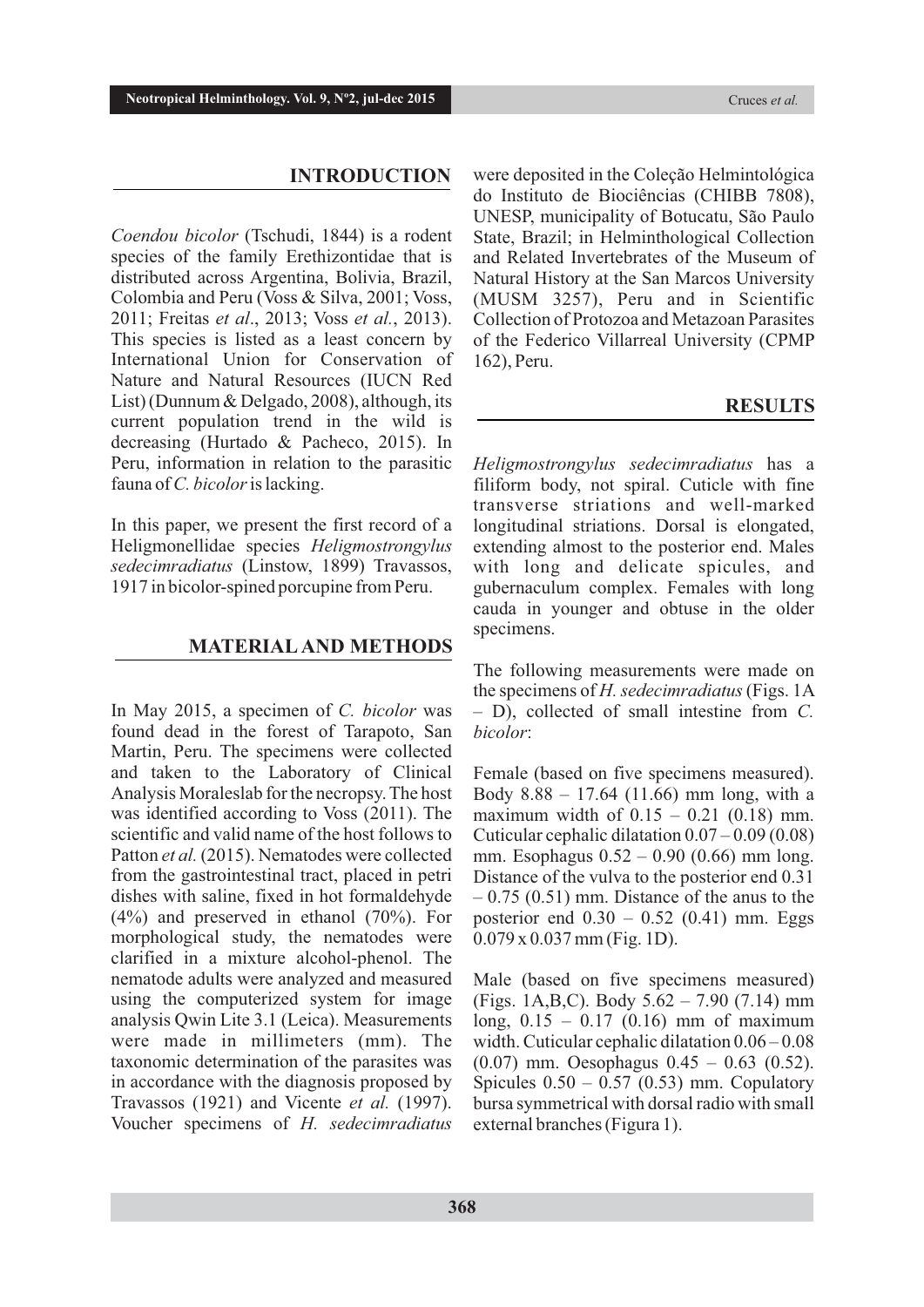

**Figure 1.** *Heligmostrongylus sedecimradiatus* in *Coendou bicolor* from Peru. A. Anterior extremity of male. B. Posterior extremity of male. **C.** Copulatory bursa symmetrical with dorsal radio with small external branches (arrows). D. Eggs. OES = Oesophagus. LA= lateral alae.  $SP =$  spicules.  $CB =$  Copulatoy bursa.  $EG =$  Egg.

### **DISCUSSION**

In Peru, there is only one report on the occurrence of *Heligmostrongylus* spp. infecting mammals. Sarmiento *et al.* (1999) found *Heligmostrongylus*sp. in small intestine of Steere's spiny rat, *Proechimys steerei* Goldman, 1911 (Echimyidae). According to Vicente *et al.* (1997), Thi *et al.* (2012) and Costa *et al.* (2013), *H. sedecimradiatus* is already found parasitizing five hosts, as follow: Bahia Hairy Dwarf Porcupine, *Coendou insidiosus* (Olfer 1818) (Erethizontidae), agouti, *Dasyprocta aguti*  Linnaeus, 1766 (Dasyproctidae), brown rat

*Rattus norvegicus* (Muridae), red-rumped agouti *Dasyprocta leporina* (Linnaeus, 1758) (Dasyproctidae) and spotted paca, *Cuniculus paca* (Cuniculidae) in Brazil, Colombia and Vietnam (Patton *et al.*, 2015).

Measurements of male and female specimens of *H. sedecimradiatus* registered by Travassos (1921) are similar to current specimens. Only male length is smaller in comparison to the material of Travassos (1921).

The occurrence of *H. sedecimradiatus* parasitizing *C. bicolor* is the first report of this nematode in Peruvian territory, as well as a new host for this nematode parasite.